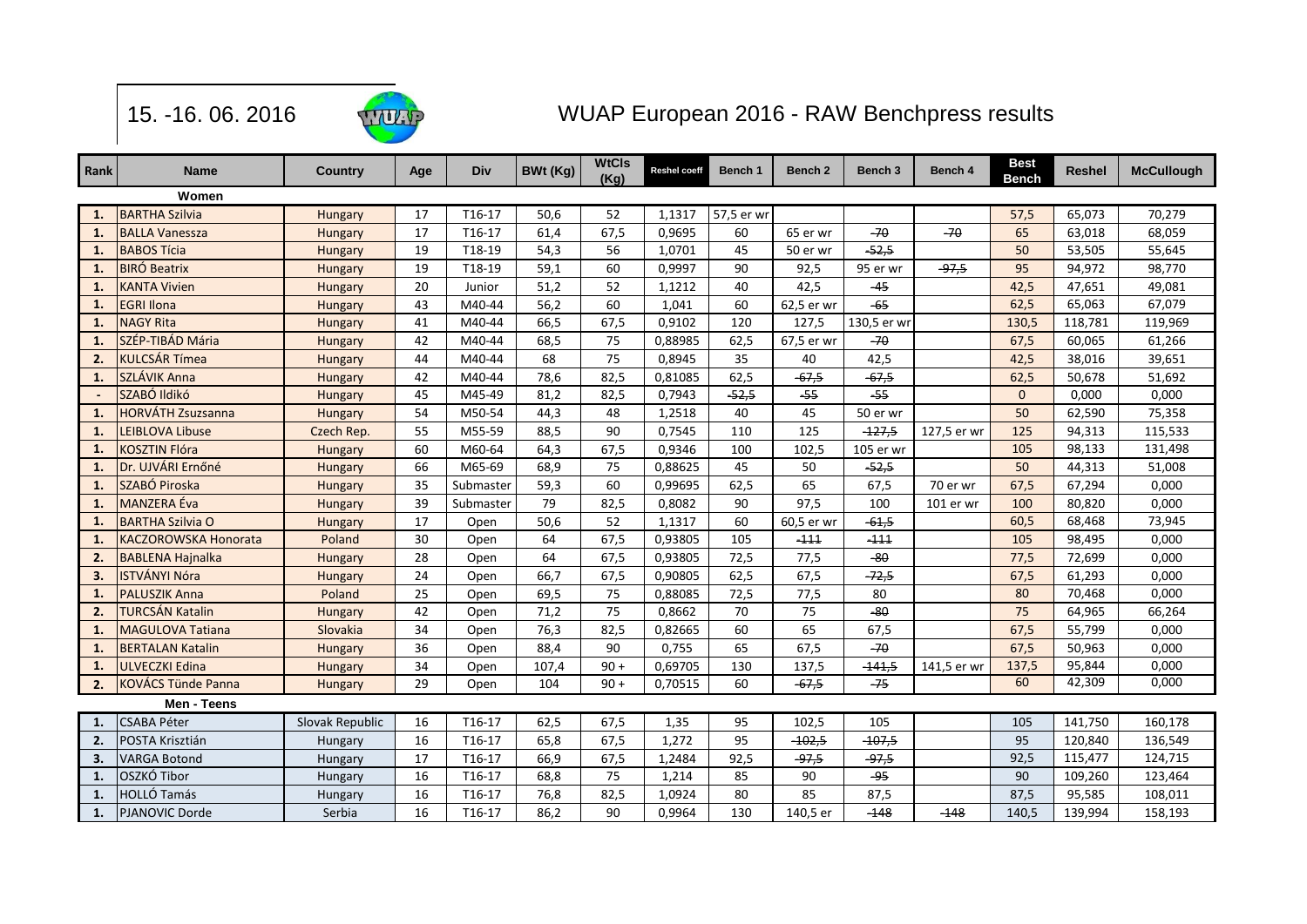| 1.           | VIGH Julian            | Germany         | 18              | T18-19 | 67,3  | 67,5 | 1,241  | 110       | 115,5     | 120       | 125 er wr | 120 er wr    | 148,920 | 157,855 |
|--------------|------------------------|-----------------|-----------------|--------|-------|------|--------|-----------|-----------|-----------|-----------|--------------|---------|---------|
| 2.           | NAGY Krisztián         | Hungary         | 18              | T18-19 | 65,8  | 67,5 | 1,272  | 60        | 65        | $-67,5$   |           | 65           | 82,680  | 87,641  |
| 1.           | PUSOMA Pál             | Hungary         | 19              | T18-19 | 74,9  | 75   | 1,1182 | 125       | 130       | $-135$    |           | 130          | 145,366 | 151,181 |
| 1.           | NAGY Nándor Miklós     | Hungary         | 19              | T18-19 | 79,9  | 82,5 | 1,0552 | 150       | $-155$    | $-155$    |           | 150          | 158,280 | 164,611 |
| 1.           | MEZŐ Áron              | Hungary         | $\overline{19}$ | T18-19 | 88,8  | 90   | 0,9776 | 130       | 135       |           | $-142,5$  | 135          | 131,976 | 137,255 |
| 1.           | <b>MERTVIK Julius</b>  | Slovak Republic | 19              | T18-19 | 93,6  | 100  | 0,9446 | 170       | 180       | $-190$    |           | 180          | 170,028 | 176,829 |
| 2.           | KÓTI Péter             | Hungary         | 18              | T18-19 | 99,3  | 100  | 0,9178 | 110       | 115       | $-120$    |           | 115          | 105,547 | 111,880 |
| 1.           | <b>HINEL Pál</b>       | Hungary         | 19              | T18-19 | 101   | 110  | 0,911  | $-160$    | 160       | 170       |           | 170          | 154,870 | 161,065 |
| 2.           | <b>SAVIC Nikola</b>    | Serbia          | 18              | T18-19 | 104,2 | 110  | 0,9002 | 170 er wr | $-180$    | $-180$    |           | 170          | 153,034 | 162,216 |
| Men - Junior |                        |                 |                 |        |       |      |        |           |           |           |           |              |         |         |
| $\mathbf{1}$ | AMBRUS Krisztán        | Hungary         | 21              | Junior | 59,7  | 60   | 1,434  | 95        | 100       | 110 er wr | $-115$    | 110          | 157,740 | 160,895 |
| 1.           | <b>TÓTH Richárd</b>    | Hungary         | 20              | Junior | 66,8  | 67,5 | 1,2508 | 117,5     | 122,5     | 125 er    |           | 125          | 156,350 | 161,041 |
| 2.           | ÖKRÖS Dániel           | Hungary         | 20              | Junior | 65,2  | 67,5 | 1,2852 | 117,5     | $-122,5$  | 122,5     |           | 122,5        | 157,437 | 162,160 |
| 1.           | REINSBERGER Sascha     | Austria         | 23              | Junior | 87,4  | 90   | 0,9874 | 150       | 175       | 180 er wr | $-185$    | 180          | 177,732 | 0,000   |
| 2.           | OLÁH Zsolt             | Hungary         | 21              | Junior | 84,7  | 90   | 1,0086 | 135       | 142,5     | $-150$    |           | 142,5        | 143,726 | 146,600 |
| $\mathbf{1}$ | <b>BORSA András</b>    | Hungary         | 23              | Junior | 99,4  | 100  | 0,9174 | 180       | $-190$    | 190       |           | 190          | 174,306 | 0,000   |
|              | <b>HANYECZ Patrik</b>  | Hungary         | 21              | Junior | 93    | 100  | 0,948  | $-150$    | $-160$    | $-160$    |           | 0            | 0,000   | 0,000   |
| 1.           | STÉGERMÁJER Zoltán     | Hungary         | 23              | Junior | 103,8 | 110  | 0,9018 | 190       | 200       | $-205$    |           | 200          | 180,360 | 0,000   |
| 2.           | <b>KOPIC Zoran</b>     | Serbia          | 23              | Junior | 106,8 | 110  | 0,8928 | 192,5     | 200       | $-205,5$  | $-205,5$  | 200          | 178,560 | 0,000   |
| 3.           | SZCZEPA Dániel         | Hungary         | 23              | Junior | 108,5 | 110  | 0,889  | 185       | 190       | $-195$    |           | 190          | 168,910 | 0,000   |
| 4.           | <b>FARKAS Dávid</b>    | Hungary         | 20              | Junior | 108,1 | 110  | 0,8896 | 170       | 175       | $-182,5$  |           | 175          | 155,680 | 160,350 |
| 5.           | <b>PTACIN Vladimir</b> | Slovak Rep.     | 22              | Junior | 105   | 110  | 0,898  | 140       | $-150$    | $-150$    |           | 140          | 125,720 | 126,977 |
| 1.           | KAROSÁN Krisztián      | Hungary         | 22              | Junior | 123,4 | 125  | 0,86   | 230       | $-240$    | 240 er wr | $-245$    | 240          | 206,400 | 208,464 |
| 1.           | TÓTH István            | Hungary         | 22              | Junior | 127,8 | 140  | 0,854  | 190 er wr | $-205$    |           |           | 190          | 162,260 | 163,883 |
|              | <b>Men - Masters</b>   |                 |                 |        |       |      |        |           |           |           |           |              |         |         |
| 1.           | TÓTH János             | Hungary         | 42              | M40-44 | 62,3  | 67,5 | 1,3556 | 85        | 90        | -95       |           | 90           | 122,004 | 124,444 |
| 1.           | <b>KARLIK Zsolt</b>    | Hungary         | 44              | M40-44 | 74,9  | 75   | 1,1182 | 160       | $-165$    | 165 er wr |           | 165          | 184,503 | 192,437 |
| 2.           | <b>HAJAS Norbert</b>   | Hungary         | 44              | M40-44 | 72,1  | 75   | 1,1604 | 150       | 162,5     | $-167,5$  |           | 162,5        | 188,565 | 196,673 |
| 1.           | <b>CSEH Lajos</b>      | Hungary         | 42              | M40-44 | 82    | 82,5 | 1,034  | 162,5     | 170 er    | $-171,5$  |           | 170          | 175,780 | 179,296 |
| 2.           | <b>AUER Mario</b>      | Austria         | 43              | M40-44 | 81,3  | 82,5 | 1,0406 | 150       | 162,5     | $-171$    |           | 162,5        | 169,098 | 174,340 |
| 3.           | RÉTHÁTI Pál            | Hungary         | 41              | M40-44 | 81    | 82,5 | 1,044  | 117,5     | $-122,5$  | $-122,5$  |           | 117,5        | 122,670 | 123,897 |
| 1.           | <b>BERECZ György</b>   | Hungary         | 40              | M40-44 | 89    | 90   | 0,976  | 170       | 180 er wr | $-190$    |           | 180          | 175,680 | 175,680 |
| 1.           | HANKÓ Tamás            | Hungary         | 42              | M40-44 | 94,2  | 100  | 0,9412 | 172,5     | 180       | 185       |           | 185          | 174,122 | 177,604 |
| 2.           | <b>BELME Péter</b>     | Hungary         | 41              | M40-44 | 100   | 100  | 0,915  | 172,5     | 177,5     | $-180$    |           | 177,5        | 162,413 | 164,037 |
| 3.           | BÍRÓ Sándor            | Hungary         | 44              | M40-44 | 95,9  | 100  | 0,9324 | 170       | $-175$    | 175       |           | 175          | 163,170 | 170,186 |
|              | <b>NAGY Zsolt</b>      | Hungary         | 41              | M40-44 | 95,2  | 100  | 0,9354 | $-185$    | $-185$    | $-185$    |           | $\mathbf{0}$ | 0,000   | 0,000   |
| 1.           | KULCSÁR László ifj.    | Hungary         | 41              | M40-44 | 106,6 | 110  | 0,8936 | 192,5     | 195       | 200       |           | 200          | 178,720 | 180,507 |
| 2.           | <b>ENDRŐDY Attila</b>  | Hungary         | 41              | M40-44 | 104   | 110  | 0,901  | 185       | 192,5     | $-195$    |           | 192,5        | 173,443 | 175,177 |
| 3.           | PFEIFENRÓTH Tamás      | Hungary         | 43              | M40-44 | 107,4 | 110  | 0,8914 | 180       | 190       | $-195$    |           | 190          | 169,366 | 174,616 |
| 4.           | <b>ANTAL Zsolt</b>     | Hungary         | 40              | M40-44 | 109,3 | 110  | 0,8868 | 180       | 190       | $-195$    |           | 190          | 168,492 | 168,492 |
| 5.           | FRANYÓ Róbert          | Hungary         | 44              | M40-44 | 106,9 | 110  | 0,8924 | 170       | $-182,5$  | $-182,5$  |           | 170          | 151,708 | 158,231 |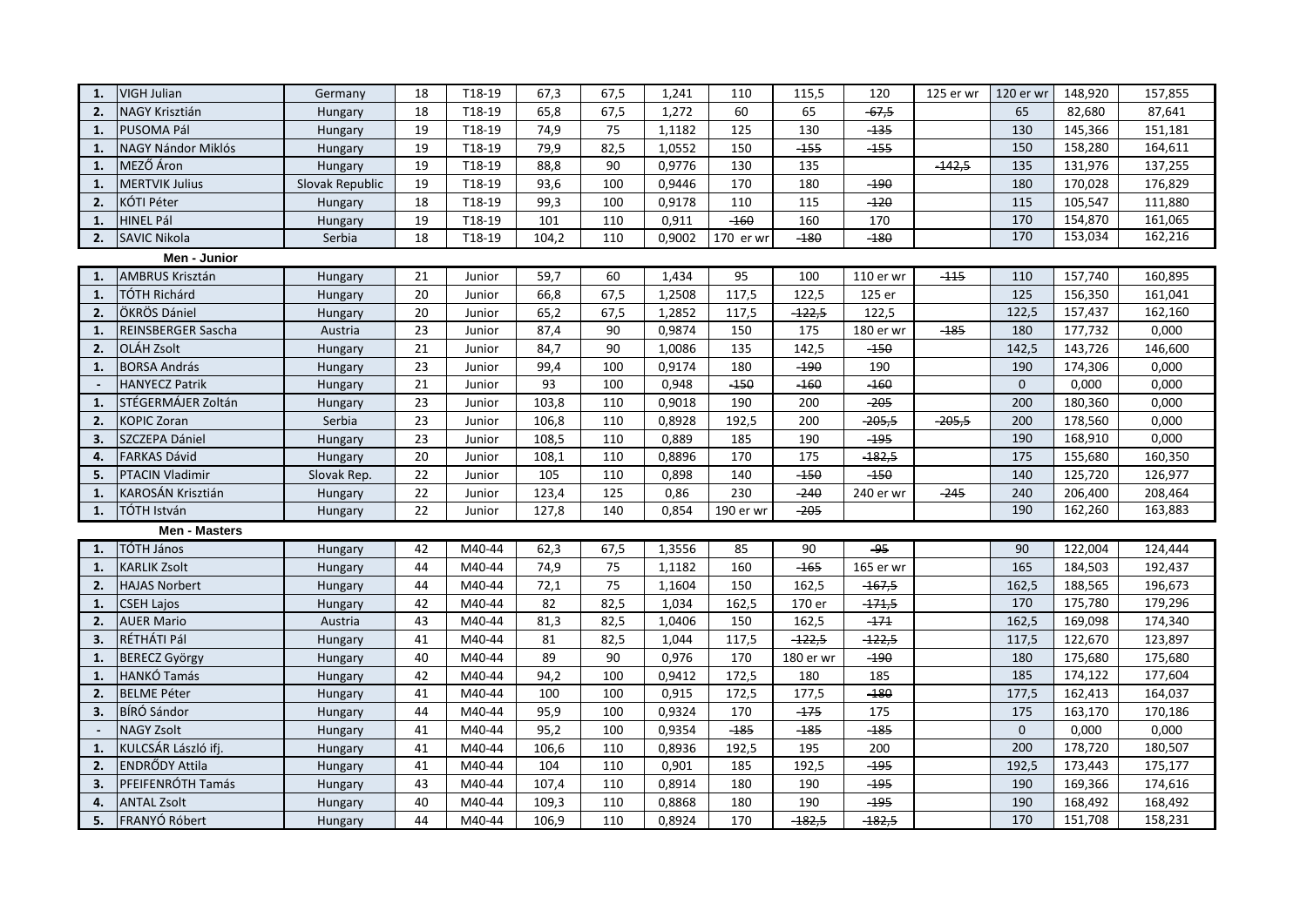|    | MEGA Jan                  | Slovak Rep.    | 40 | M40-44 | 100,3 | 110  | 0,9138 | $-160$    |             |             | $\Omega$ | 0,000   | 0,000   |
|----|---------------------------|----------------|----|--------|-------|------|--------|-----------|-------------|-------------|----------|---------|---------|
| 1. | <b>SOM Ferenc</b>         | Hungary        | 41 | M40-44 | 124,9 | 125  | 0,858  | 190       | 200         | $-210$      | 200      | 171,600 | 173,316 |
| 1. | <b>DREWNIAK Zbigniew</b>  | Poland         | 43 | M40-44 | 128   | 140  | 0,854  | 160       |             |             | 160      | 136,640 | 140,876 |
| 1. | GYURICSKA István          | Hungary        | 49 | M45-49 | 80,1  | 82,5 | 1,0528 | 150       | 155         | 160 er wr   | 160      | 168,448 | 187,483 |
| 2. | <b>CZEISZ Ferenc</b>      | Hungary        | 49 | M45-49 | 80,5  | 82,5 | 1,048  | 100       | 105         | 110         | 110      | 115,280 | 128,307 |
| 1. | KUPCSIK László            | Hungary        | 49 | M45-49 | 89,8  | 90   | 0,9698 | $-222,5$  | 222,5 er wr |             | 222,5    | 215,781 | 240,164 |
| 2. | <b>NGUYEN Tám</b>         | Slovak Rep.    | 45 | M45-49 | 85,5  | 90   | 1,002  | 140       | 150         | $-160$      | 150      | 150,300 | 158,567 |
| 1. | SAJKO Frantisek           | Slovak Rep.    | 45 | M45-49 | 91,5  | 100  | 0,958  | 145       | 155         | 160         | 160      | 153,280 | 161,710 |
| 2. | <b>VIDA Roman</b>         | Slovak Rep.    | 46 | M45-49 | 100   | 100  | 0,915  | 150       | 157,5       | $-162,5$    | 157,5    | 144,113 | 153,912 |
| 1. | LÁZOK Vojtech             | Slovak Rep.    | 47 | M45-49 | 107,3 | 110  | 0,8918 | 165       | 175         | 183 er wr   | 183      | 163,199 | 176,582 |
| 2. | HONTI Attila              | Hungary        | 45 | M45-49 | 106,8 | 110  | 0,8928 | 155       | 165         | $-170$      | 165      | 147,312 | 155,414 |
| 1. | RÁCZ Tibor                | Hungary        | 47 | M45-49 | 113,8 | 125  | 0,875  | 170       | 180         | $-190$      | 180      | 157,500 | 170,415 |
| 2. | <b>HUBAY Jan</b>          | Slovak Rep.    | 45 | M45-49 | 113   | 125  | 0,877  | 120       | 130         |             | 130      | 114,010 | 120,281 |
| 1. | FARKAS Mátyás             | Hungary        | 46 | M45-49 | 126,7 | 140  | 0,856  | 205       | 215         | 220         | 220      | 188,320 | 201,126 |
| 2. | SZABÓ Tamás               | Hungary        | 45 | M45-49 | 125,6 | 140  | 0,857  | 170       | 180         | $-190$      | 180      | 154,260 | 162,744 |
| 1. | GÖBÖLÖS László            | Hungary        | 52 | M50-54 | 72    | 75   | 1,162  | 95        | 102,5       | 105 er wr   | 105      | 122,010 | 142,142 |
| 1. | MOHÁCSI Zsolt             | Hungary        | 50 | M50-54 | 99,7  | 100  | 0,9162 | 160       | 170 er wr   | $-175$      | 170      | 155,754 | 176,002 |
| 2. | KADÁK Peter               | Slovak Rep.    | 53 | M50-54 | 98,8  | 100  | 0,9198 | 105       | 110         | $-115$      | 110      | 101,178 | 119,795 |
| 3. | <b>WITOLD Golus</b>       | Sweden         | 54 | M50-54 | 98,9  | 100  | 0,9194 | 90        | 97,5        | 100         | 100      | 91,940  | 110,696 |
| 1. | <b>BUGYI László</b>       | <b>Hungary</b> | 51 | M50-54 | 101,6 | 110  | 0,909  | 160       | 170         | 175         | 175      | 159,075 | 182,459 |
| 2. | SZABÓ Sándor              | Hungary        | 52 | M50-54 | 104,1 | 110  | 0,9006 | 145       | 150         | $-155$      | 150      | 135,090 | 157,380 |
| 1. | MOLNÁR Csaba              | Hungary        | 51 | M50-54 | 121,4 | 125  | 0,862  | 160       | 165         | $-167,5$    | 165      | 142,230 | 163,138 |
| 2. | SZABÓ Gábor               | Hungary        | 51 | M50-54 | 112,7 | 125  | 0,878  | 140       | 150         | $-155$      | 150      | 131,700 | 151,060 |
| 3. | SZABÓ Peter               | Slovak Rep.    | 51 | M50-54 | 123,6 | 125  | 0,8596 | 150       | $-160$      | $-162,5$    | 150      | 128,940 | 147,894 |
| 1. | OROSZ Jan                 | Slovak Rep.    | 52 | M50-54 | 132,5 | 140  | 0,848  | 200       | 210 er wr   | 220 er wr   | 220      | 186,560 | 199,246 |
| 2. | KOVÁCS Pál                | <b>Hungary</b> | 53 | M50-54 | 128,8 | 140  | 0,853  | 130       | 140         | 145         | 145      | 123,685 | 146,443 |
| 1. | KÖLES Gábor               | Hungary        | 53 | M50-54 | 140,2 | SHW  | 0,84   | 140       | 150 er      | $-160$      | 150      | 126,000 | 149,184 |
| 1. | NÉMETH József             | Hungary        | 58 | M55-59 | 72,7  | 75   | 1,1518 | 106 er wr | $-110$      | $-110$      | 106      | 122,091 | 157,619 |
| 1. | LEYER Gyula               | Hungary        | 56 | M55-59 | 80,4  | 82.5 | 1,0492 | 100       | 105         | 110         | 110      | 115,412 | 143,803 |
| 1. | KOZMA László              | Hungary        | 59 | M55-59 | 88,2  | 90   | 0,9814 | 122,5     | 127,5       | $-132,5$    | 127,5    | 125,129 | 164,544 |
| 1. | <b>BRAUNER Tamás</b>      | Hungary        | 55 | M55-59 | 97,4  | 100  | 0,9254 | 165       | 172,5 er wr | $-180$      | 172,5    | 159,632 | 195,549 |
| 1. | <b>KLIMO Peter</b>        | Slovak Rep.    | 55 | M55-59 | 104   | 110  | 0,901  | 142,5     | $-150$      | $-150$      | 142,5    | 128,393 | 157,281 |
| 1. | <b>REDZIK Piort Pawel</b> | Poland         | 58 | M55-59 | 127,4 | 140  | 0,8544 | 155       | 165 er wr   | $-172,5$    | 165      | 140,976 | 182,000 |
| 1. | GODA Gábor                | Hungary        | 61 | M60-64 | 73,3  | 75   | 1,1422 | 120       | 125         | 127,5 er wr | 127,5    | 145,631 | 198,931 |
| 1. | <b>BOGNÁR Géza</b>        | Hungary        | 62 | M60-64 | 87,4  | 90   | 0,9874 | 120       | 125         | 130         | 130      | 128,362 | 178,808 |
| 2. | <b>BUSÁK Sándor</b>       | Hungary        | 62 | M60-64 | 88,7  | 90   | 0,9782 | 100       | $-105$      | 105         | 105      | 102,711 | 143,076 |
| 1. | JÁMBOR László             | Hungary        | 63 | M60-64 | 96,9  | 100  | 0,9274 | 100       | 110         | 115         | 115      | 106,651 | 151,551 |
| 1. | <b>BATIK Vladimir</b>     | Slovak Rep.    | 63 | M60-64 | 102,8 | 110  | 0,9048 | 135       | $-145$      | $-151$      | 135      | 122,148 | 173,572 |
| 2. | KIS Péter Károly          | Hungary        | 60 | M60-64 | 104,4 | 110  | 0,8994 | 120       | 125         |             | 125      | 112,425 | 150,650 |
| 1. | <b>TÓTH Ferenc</b>        | Hungary        | 63 | M60-64 | 127,9 | 140  | 0,854  | 100       | 105         | 110 er wr   | 110      | 93,940  | 133,489 |
| 1. | VIGH Andreas              | Germany        | 69 | M65-69 | 72,9  | 75   | 1,1486 | 90        | 95          | $-100$      | 95       | 109,117 | 175,678 |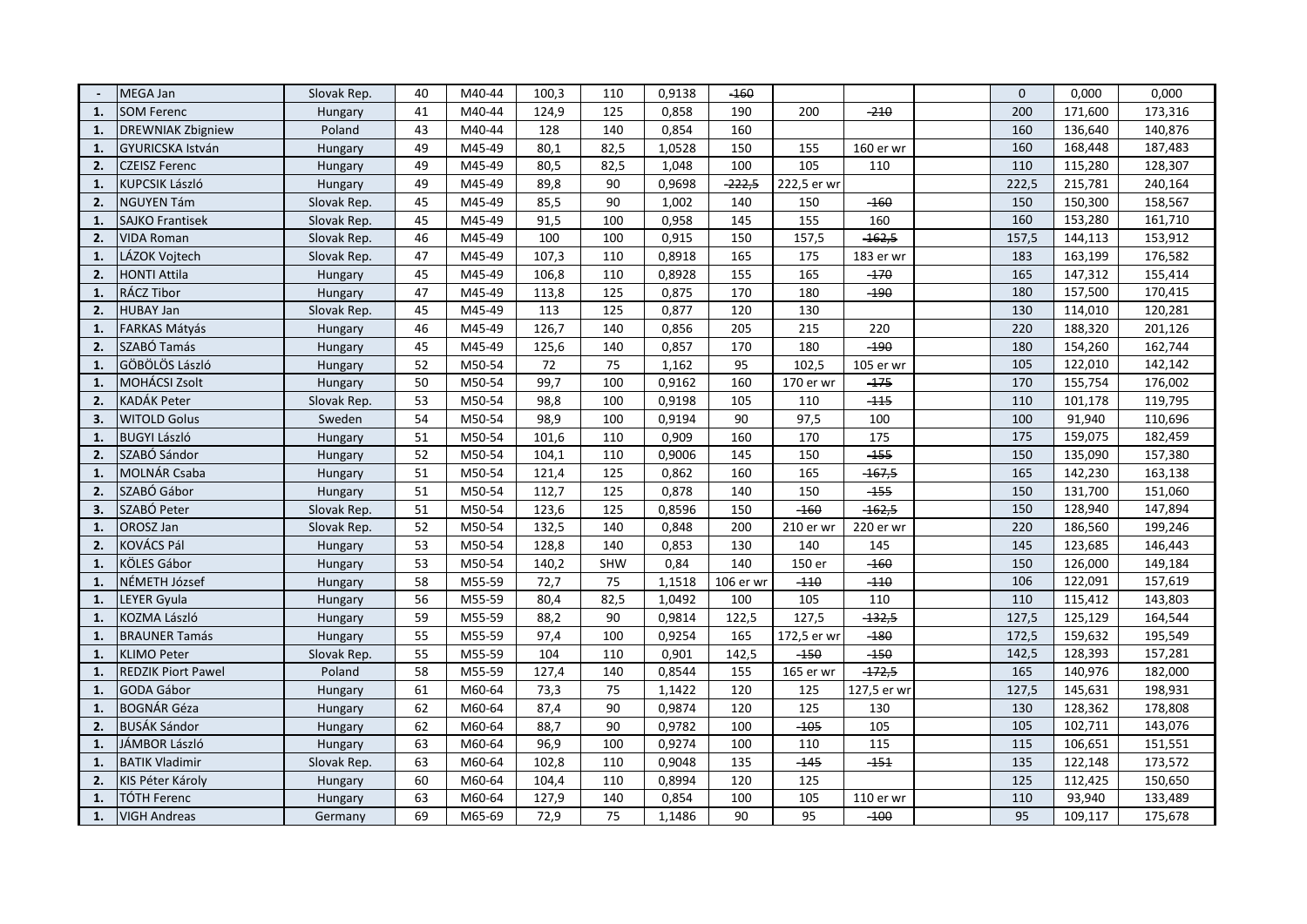| 1.                     | JOBBÁGY László           | Hungary  | 68 | M65-69    | 79,4  | 82,5 | 1,0612 | <del>-131,5</del> | 131,5 er wr | -135        |          | 131,5        | 139,548 | 219,927 |
|------------------------|--------------------------|----------|----|-----------|-------|------|--------|-------------------|-------------|-------------|----------|--------------|---------|---------|
| 2.                     | <b>CSÁFORDI János</b>    | Hungary  | 67 | M65-69    | 79,7  | 82,5 | 1,0576 | 95                | $-100$      | $-102,5$    |          | 95           | 100,472 | 155,028 |
| 1.                     | PALJUK János             | Hungary  | 66 | M65-69    | 87,1  | 90   | 0,9892 | 140               | 150         | 156,5 er wr |          | 156,5        | 154,810 | 178,202 |
| 2.                     | Dr. UJVÁRI Ernő          | Hungary  | 68 | M65-69    | 85,9  | 90   | 0,9988 | 100               | 110         | $-115$      |          | 110          | 109,868 | 173,152 |
| $\mathbf{1}$           | <b>BUCZYNSKI Jacenty</b> | Poland   | 68 | M65-69    | 95,1  | 100  | 0,9362 | 85                | 90          | -95         |          | 90           | 84,258  | 132,791 |
| 1.                     | KULCSÁR László id.       | Hungary  | 66 | M65-69    | 105,2 | 110  | 0,898  | 130               | $-135$      | 135 er wr   |          | 135          | 121,230 | 139,548 |
| 1.                     | FONYÓDI György           | Hungary  | 73 | M70-74    | 65,4  | 67,5 | 1,281  | 75                | 80          | 81 er wr    |          | 81           | 103,761 | 182,204 |
| $\mathbf{1}$           | <b>BOLGÁRFALVI Béla</b>  | Hungary  | 73 | M70-74    | 86,7  | 90   | 0,9924 | 105               | 110         | $-115$      |          | 110          | 109,164 | 191,692 |
| 1.                     | <b>ORLOWSKI Miroslaw</b> | Poland   | 72 | M70-74    | 96,3  | 100  | 0,9306 | 130               | 135         | $-137,5$    |          | 135          | 125,631 | 215,834 |
| 1.                     | <b>TRICHLIN Erwin</b>    | Austria  | 77 | M75-79    | 64,7  | 67,5 | 1,296  | $-90$             | $-92,5$     | 92,5        |          | 92,5         | 119,880 | 229,930 |
| 1.                     | <b>BARANYAI József</b>   | Hungary  | 76 | M75-79    | 75,7  | 82,5 | 1,1076 | 75                | 80          | 85 er wr    |          | 85           | 94,146  | 176,618 |
| 2.                     | <b>MEYERHOFER Gerd</b>   | Germany  | 78 | M75-79    | 77,4  | 82,5 | 1,0852 | 60                | 65          | 67,5        |          | 67,5         | 73,251  | 143,645 |
| Men - Submaster + Open |                          |          |    |           |       |      |        |                   |             |             |          |              |         |         |
| 1.                     | SIMON László             | Hungary  | 39 | Submaster | 65,9  | 67,5 | 1,27   | 120               | 125         | 130 er wr   |          | 130          | 165,100 | 0,000   |
| 1.                     | <b>SZYPULA Patryk</b>    | Poland   | 36 | Submaster | 89,6  | 90   | 0,9712 | 205               | $-212,5$    | $-212,5$    |          | 205          | 199,096 | 0,000   |
| 1.                     | <b>DIDVYK Sergii</b>     | Ukraine  | 38 | Submaster | 99,5  | 100  | 0,917  | 205               | 215 er wr   | $-220$      |          | 215          | 197,155 | 0,000   |
| 2.                     | <b>NAPIERALA Tomasz</b>  | Poland   | 36 | Submaster | 97,8  | 100  | 0,9238 | 180               | 187,5       | $-190$      |          | 187,5        | 173,213 | 0,000   |
| 3.                     | MACUDZINSKI Arkadiusz    | Poland   | 35 | Submaster | 93,8  | 100  | 0,9436 | 180               | $-187,5$    | $-187,5$    |          | 180          | 169,848 | 0,000   |
| 1.                     | <b>VAJDA Zsolt</b>       | Slovakia | 38 | Submaster | 103,3 | 110  | 0,9038 | 160               | $-165$      | $-165$      |          | 160          | 144,608 | 0,000   |
| 2.                     | <b>BÁN Lajos</b>         | Hungary  | 39 | Submaster | 103,8 | 110  | 0,9018 | 145               | 152,5       | $-155$      |          | 152,5        | 137,525 | 0,000   |
| $\overline{3}$         | MINIHOFFER Zoltán        | Hungary  | 39 | Submaster | 108,8 | 110  | 0,8878 | 135               | 150         | $-155$      |          | 150          | 133,170 | 0,000   |
| $\mathbf{1}$           | GÉRESI Péter             | Hungary  | 39 | Submaster | 114,8 | 125  | 0,873  | 210               | 217,5       | 222,5 er    |          | 222,5        | 194,243 | 0,000   |
| 2.                     | <b>KOVÁCS Lajos</b>      | Hungary  | 38 | Submaster | 118,7 | 125  | 0,866  | 190               |             |             |          | 190          | 164,540 | 0,000   |
| 1.                     | SZABÓ Zsolt Viktor       | Hungary  | 39 | Submaster | 137,4 | 140  | 0,843  | 160               | 170         | 180         |          | 180          | 151,740 | 0,000   |
|                        | <b>DOBOS Attila</b>      | Hungary  | 39 | Submaster | 132,3 | 140  | 0,8488 | $-180$            | $-185$      |             |          | $\mathbf{0}$ | 0,000   | 0,000   |
| $\mathbf{1}$           | KECSKÉS László           | Hungary  | 37 | Open      | 55,6  | 56   | 1,6122 | 100               | 105         | 110         |          | 110          | 177,342 | 0,000   |
| 2.                     | SZKLENÁR Tamás           | Hungary  | 35 | Open      | 55,8  | 56   | 1,6026 | 85                | 95          | $-100$      |          | 95           | 152,247 | 0,000   |
| 1.                     | OLÁH Ondrej              | Slovakia | 25 | Open      | 61,1  | 67,5 | 1,3882 | 125               | 130         | 135         |          | 135          | 187,407 | 0,000   |
| 2.                     | SIMON László             | Hungary  | 39 | Open      | 65,9  | 67,5 | 1,27   | 120               | 130         | 132,5       |          | 132,5        | 168,275 | 0,000   |
| $\mathbf{1}$           | ADAMASZEK Konrad         | Poland   | 29 | Open      | 73,6  | 75   | 1,1378 | 170               | $-175$      | $-175$      |          | 170          | 193,426 | 0,000   |
| 2.                     | <b>SUSZTER Máté</b>      | Hungary  | 29 | Open      | 72,8  | 75   | 1,1502 | 150               | $-155$      | 155         |          | 155          | 178,281 | 0,000   |
| 3.                     | VÉN Csaba                | Hungary  | 27 | Open      | 73,2  | 75   | 1,1438 | 145               | 152,5       | $-155$      |          | 152,5        | 174,430 | 0,000   |
| 4.                     | <b>KLOVANYCH Denys</b>   | Ukraine  | 26 | Open      | 74,5  | 75   | 1,124  | 120               | 130         | $-135$      |          | 130          | 146,120 | 0,000   |
| 1.                     | <b>RYSAVY Tomas</b>      | Slovakia | 25 | Open      | 80,5  | 82,5 | 1,048  | 170               | 177,5       | $-185,5$    | $-185,5$ | 177,5        | 186,020 | 0,000   |
| 2.                     | SZABÓ Kornél             | Hungary  | 29 | Open      | 82.2  | 82,5 | 1,0316 | 160               | 170         | 172,5       |          | 172,5        | 177,951 | 0,000   |
| 3.                     | ÉGEI Dániel              | Hungary  | 24 | Open      | 82,3  | 82,5 | 1,0306 | 160               | $-167,5$    | $-172,5$    |          | 160          | 164,896 | 0,000   |
| 1.                     | ÖRSI János               | Hungary  | 38 | Open      | 89,6  | 90   | 0,9712 | 210               | 217,5       | $-223$      | $-223$   | 217,5        | 211,236 | 0,000   |
| 2.                     | MÉSZÁROS Attila          | Hungary  | 28 | Open      | 85,9  | 90   | 0,9988 | 130               | 140         | $-145$      |          | 140          | 139,832 | 0,000   |
| 1.                     | <b>OLÁH</b> Ákos         | Hungary  | 27 | Open      | 99,4  | 100  | 0,9174 | 210               | 220         | 225         | 232,5 er | 225          | 206,415 | 0,000   |
| 2.                     | <b>DIDVYK Sergii</b>     | Ukraine  | 38 | Open      | 99,5  | 100  | 0,917  | 205               | 215         | $-225$      |          | 215          | 197,155 | 0,000   |
| 3.                     | <b>TOMKO Slavomir</b>    | Slovakia | 28 | Open      | 97    | 100  | 0,927  | 180               | 192,5       | $-205$      |          | 192,5        | 178,448 | 0,000   |